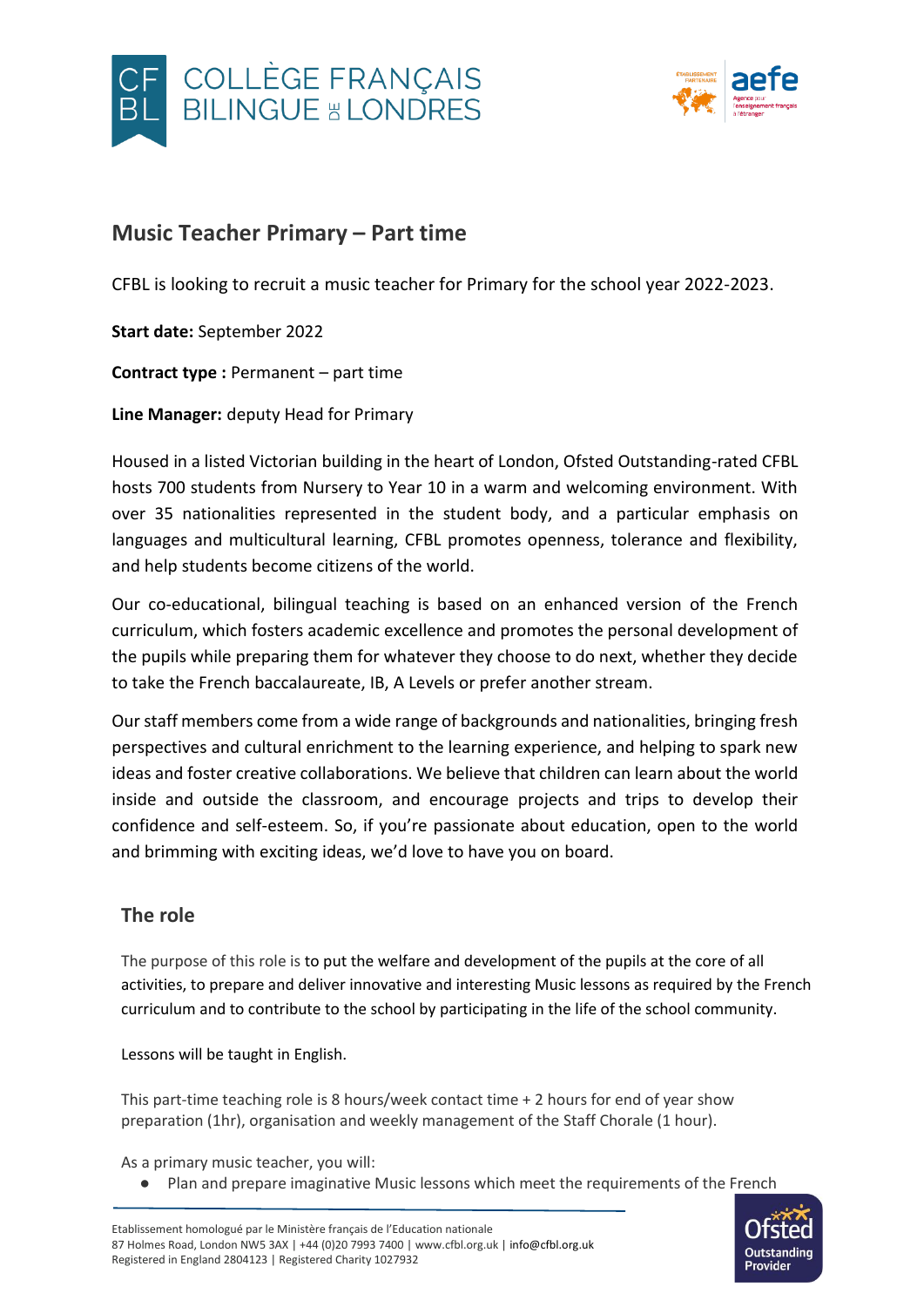



curriculum and which cater for the needs of the whole ability range within each class;

- Work closely with other teachers to develop coordinated lessons, projects and activities;
- Set academic targets as required by the curriculum building on prior attainment and draw up lesson plans to enable pupils to achieve the targets;
- Teach lessons in English and ensure the lessons have a clear structure which maintain pace, motivation and challenge and use a variety of teaching methods;
- Ensure pupils acquire and consolidate their knowledge, skills and understanding in Music;
- Organise learning resources which are positive and stimulating and motivate pupils with enthusiastic presentations;
- Produce high quality display work as required:
- Take responsibility for and promote the welfare and safety of pupils at all times.
- Monitor the pupils' progress by recording pupils' performance at all levels, in line with the French assessment system, to ensure pupil development and act as necessary.
- Set and mark work and internal examinations and tests;
- Prepare informative reports and provide feedback on pupil's progress for the school reports;
- Maintain discipline and high standards of courtesy and appearance among pupils at all times, in co–operation with other members of staff and in accordance with school procedures;
- Encourage good practice with regard to punctuality, behaviour, standards of work and homework;
- Review lesson plans and content to ensure they continue to meet the needs of the pupils and the curriculum;
- Recommend the ordering of specialist texts, equipment and teaching materials essential to the maintenance of a high standard of teaching;
- Take part in school events which may take place at weekends or in the evenings
- Recommend school trips to benefit the learning of the pupils and organise and participate in trips as required;
- Work with parents and trustees to maximise their involvement in the school

#### **Other duties**

- Attend meetings and training as required;
- Attend major school functions (eg prize giving) and any other functions as required.
- Provide occasional cover for the absence of a colleague as necessary;
- Ensure compliance with school policies and procedures and in particular in relation to safeguarding procedures and health and safety.
- Assist with school inspections as required by the Primary Headmaster;
- Keep up to date with changes in the curriculum and developments in teaching Music;
- Contribute to the school's planning activities;
- Undertake any other duty or responsibility which may reasonably be requested by the Primary Headmaster or authorised deputy.

#### **The ideal candidate**

- Has QTS / teaching qualification and ideally, experience of the French education system and curriculum
- Is passionate about education
- Has strong interpersonal skills and can build relationships and collaborate with a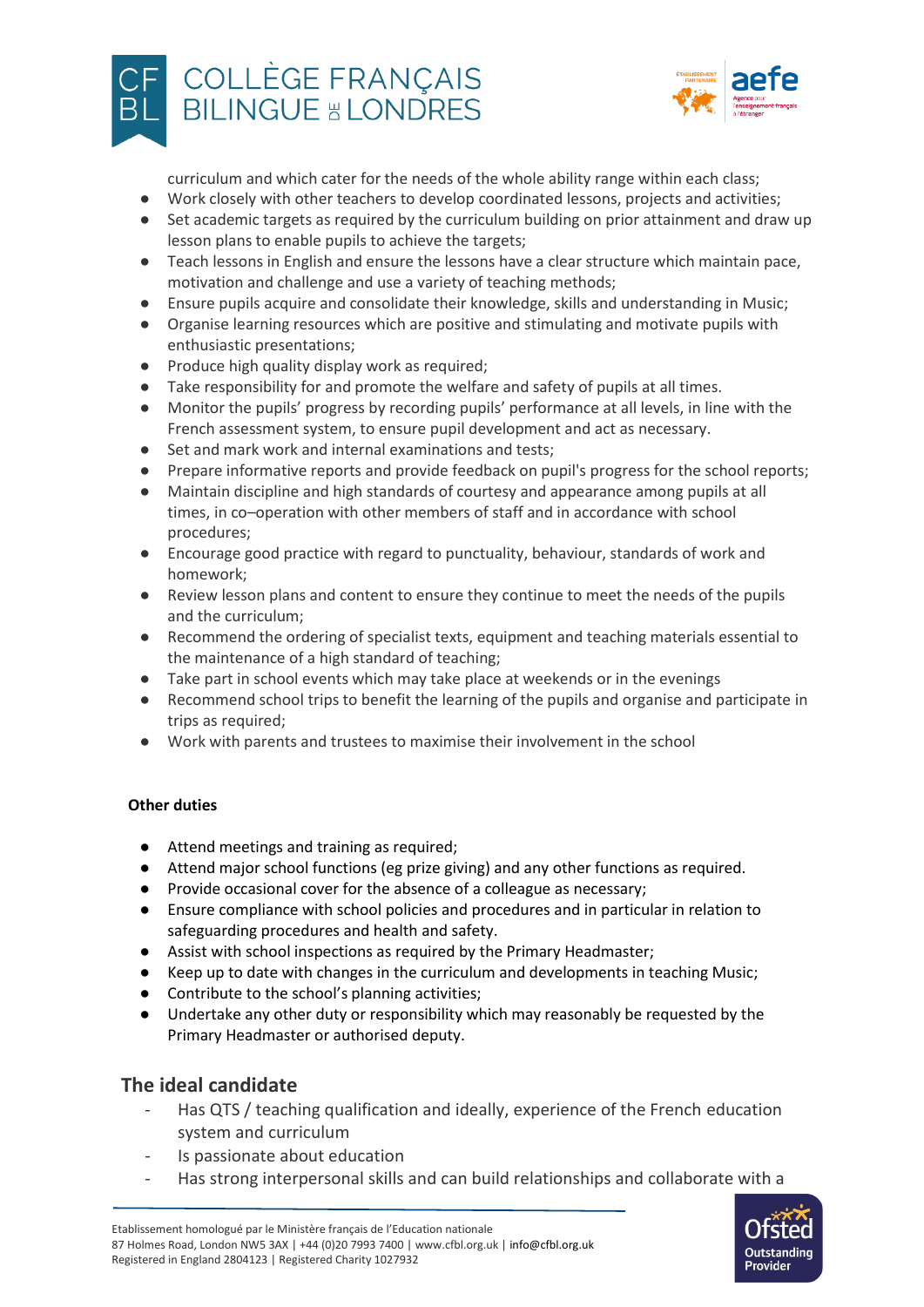



wide range of people.

- Is committed to their ongoing professional development
- Shares CFBL's vision of education
- Embraces developments and innovations in teaching and learning
- Is interested in the welfare and pastoral wellbeing of young people
- Is enthusiastic and positive

### **Salary and benefits**

The school offers a generous compensation and benefits package, including:

- Competitive salary (dependent on qualifications and experience)
- 16 weeks' holiday (schools' holidays as set by the French embassy)
- Competitive employer pension contribution (8% defined contribution)
- Up to £2,000 flexible benefits to use on transportation, travel, childcare, big purchases…
- Free lunch daily (cooked on the premises)
- High-quality professional learning throughout your career with us
- Perkbox scheme (discounts at a wide range of retailers)
- Bike-to-work scheme and season ticket loan
- School fees remission
- Family friendly policies (such as enhanced maternity pay and paternal leave)
- Life Insurance & Income protection
- Health Cash Plan (opt-in)

### **Conditions**

#### Safeguarding and welfare

The School is committed to safeguarding and promoting the welfare of children, and applicants must be willing to undergo child protection screening appropriate to the post, including checks with past employers and an Enhanced Disclosure from the Disclosure and Barring Service.

#### Right to work in the UK

The EU's free movement rules no longer apply in the UK. European Economic Area ('EEA') nationals must be granted immigration permission to live and work in the UK. There are numerous requirements that employers sponsoring individuals under the Skilled Worker route must meet. Please let us know in your application if you would need us to support your application for a visa.